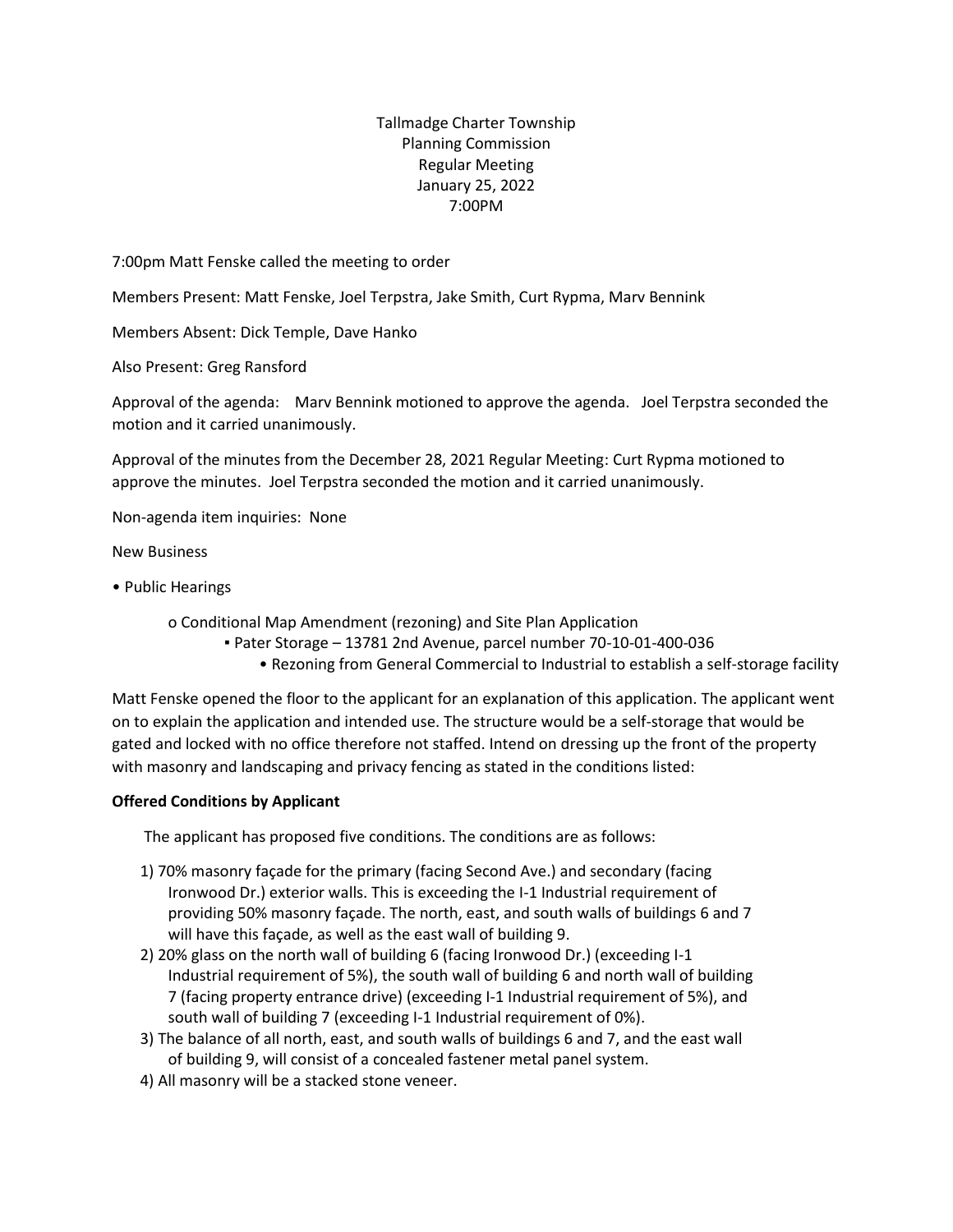- 5) Increased landscaping at the NE corner of the property facing Ironwood Dr. and Second Ave.
	- (exceeding I-1 Industrial and C-2 General Commercial requirements), including:
	- a. Eighteen (18) additional ornamental shrubs
	- b. One (1) additional ornamental tree
	- c. One (1) additional shade tree

Discussion among applicant and Commissioners. Stated that it will only be indoor storage. No outdoor storage is proposed or allowed per the zoning ordinance. Projected phase 1 (building 6 & 7) would be this current year with phase 2 and 3 planned for the following year, barring steel pricing.

Matt Fenske opened the floor for public comment: Marv Bennink motioned to open the meeting for public comment and Joel Terpstra seconded and the motion carried unanimously:

Ed Niemi – The current property owner of this project has surveyed by straw vote the neighbors on  $2^{nd}$ regarding paving of 2<sup>nd</sup> and they are in favor of paving the road. He also thinks water and sewer should be installed at that same time. Wants to make paving a condition to this plan. Where is county on the paving of the entire road?

Greg Ransford answered that he is unsure of knowing what the county's requirements are or its timeline.

Joel Terpstra moved to close the public hearing, Marv Bennink seconded and the motioned carried unanimously.

Discussion among the Commissioners about the 3 C's.

Continued discussion between applicant, engineer, and commissioner regarding drainage, building phases, - expressing preference that Building 6 & 7 be phase 1.

Greg Ransford wanted to clarify the temporary fencing on the property would be chain-link fencing.

Joel Motion to approve the site plan as presented, which includes:

• Site Plan Sheets

o Site Plan, Existing Conditions, Sheet V-101, revised 1/4/22 by Holland Engineering

o Site Plan, Civil Demolition, Sheet CD-101, revised 1/4/22 by Holland Engineering

o Site Plan, Site Layout Plan, Sheet C-101, revised 1/4/22 by Holland Engineering

o Site Plan, Grading Drainage & SESC Plan, Sheet C-201, revised 1/4/22 by Holland Engineering

o Site Plan, General Details, Sheet C-501, revised 1/4/22 by Holland Engineering

o Site Plan, Landscape Planting Plan, Sheet L-101, revised 1/4/22 by Holland Engineering

o Building Elevations, Sheet 1, prepared 10/28/21 by Copper Rock Construction

o Site Photometrics, Sheet 1, prepared 9/8/21 by CTA Inc.

o Floor Plan, Buildings 1 & 2, Sheet 1, prepared 9/2/21 by BETCO

o Floor Plan, Buildings 3, 4, & 5, Sheet 2, prepared 9/2/21 by BETCO

o Floor Plan, Buildings 6 & 7, Sheet 3, prepared 9/2/21 by BETCO

o Floor Plan, Buildings 8 & 9, Sheet 4, prepared 9/2/21 by BETCO

• Product Specification Sheets

o MCBI Architectural Color Chart

o MCBI Panel Data Sheet

o Eldorado Architectural Stone Document

with the following conditions: